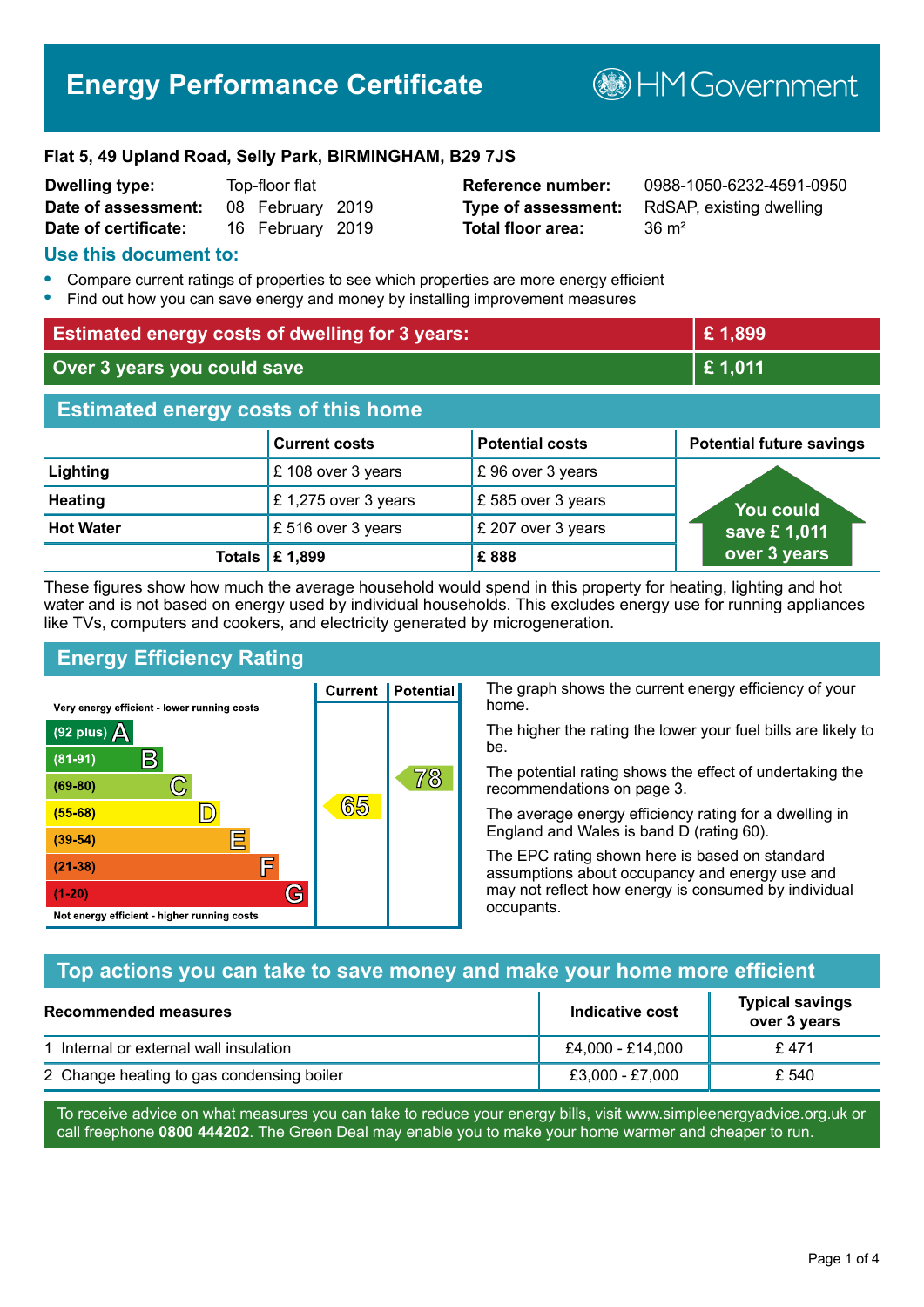# **Summary of this home's energy performance related features**

| <b>Element</b>        | <b>Description</b>                             | <b>Energy Efficiency</b> |
|-----------------------|------------------------------------------------|--------------------------|
| Walls                 | Solid brick, as built, no insulation (assumed) | $\star$ * * * *          |
| Roof                  | Pitched, 250 mm loft insulation                | ★★★★☆                    |
| Floor                 | (another dwelling below)                       |                          |
| <b>Windows</b>        | Fully double glazed                            | ★★★☆☆                    |
| Main heating          | Electric storage heaters                       | ★★★☆☆                    |
| Main heating controls | Manual charge control                          | ★★☆☆☆                    |
| Secondary heating     | Portable electric heaters (assumed)            |                          |
| Hot water             | Electric instantaneous at point of use         | ★☆☆☆☆                    |
| Lighting              | Low energy lighting in 92% of fixed outlets    | *****                    |

Current primary energy use per square metre of floor area: 464 kWh/m² per year

The assessment does not take into consideration the physical condition of any element. 'Assumed' means that the insulation could not be inspected and an assumption has been made in the methodology based on age and type of construction.

#### **Low and zero carbon energy sources**

Low and zero carbon energy sources are sources of energy that release either very little or no carbon dioxide into the atmosphere when they are used. Installing these sources may help reduce energy bills as well as cutting carbon. There are none provided for this home.

#### **Your home's heat demand**

For most homes, the vast majority of energy costs derive from heating the home. Where applicable, this table shows the energy that could be saved in this property by insulating the loft and walls, based on typical energy use (shown within brackets as it is a reduction in energy use).

| <b>Heat demand</b>           | <b>Existing dwelling</b> | Impact of loft<br>insulation | Impact of cavity<br>wall insulation | Impact of solid<br>wall insulation |
|------------------------------|--------------------------|------------------------------|-------------------------------------|------------------------------------|
| Space heating (kWh per year) | 4.310                    | N/A                          | N/A                                 | (1,618)                            |
| Water heating (kWh per year) | 916                      |                              |                                     |                                    |

You could receive Renewable Heat Incentive (RHI) payments and help reduce carbon emissions by replacing your existing heating system with one that generates renewable heat, subject to meeting minimum energy efficiency requirements. The estimated energy required for space and water heating will form the basis of the payments. For more information, search for the domestic RHI on the www.gov.uk website.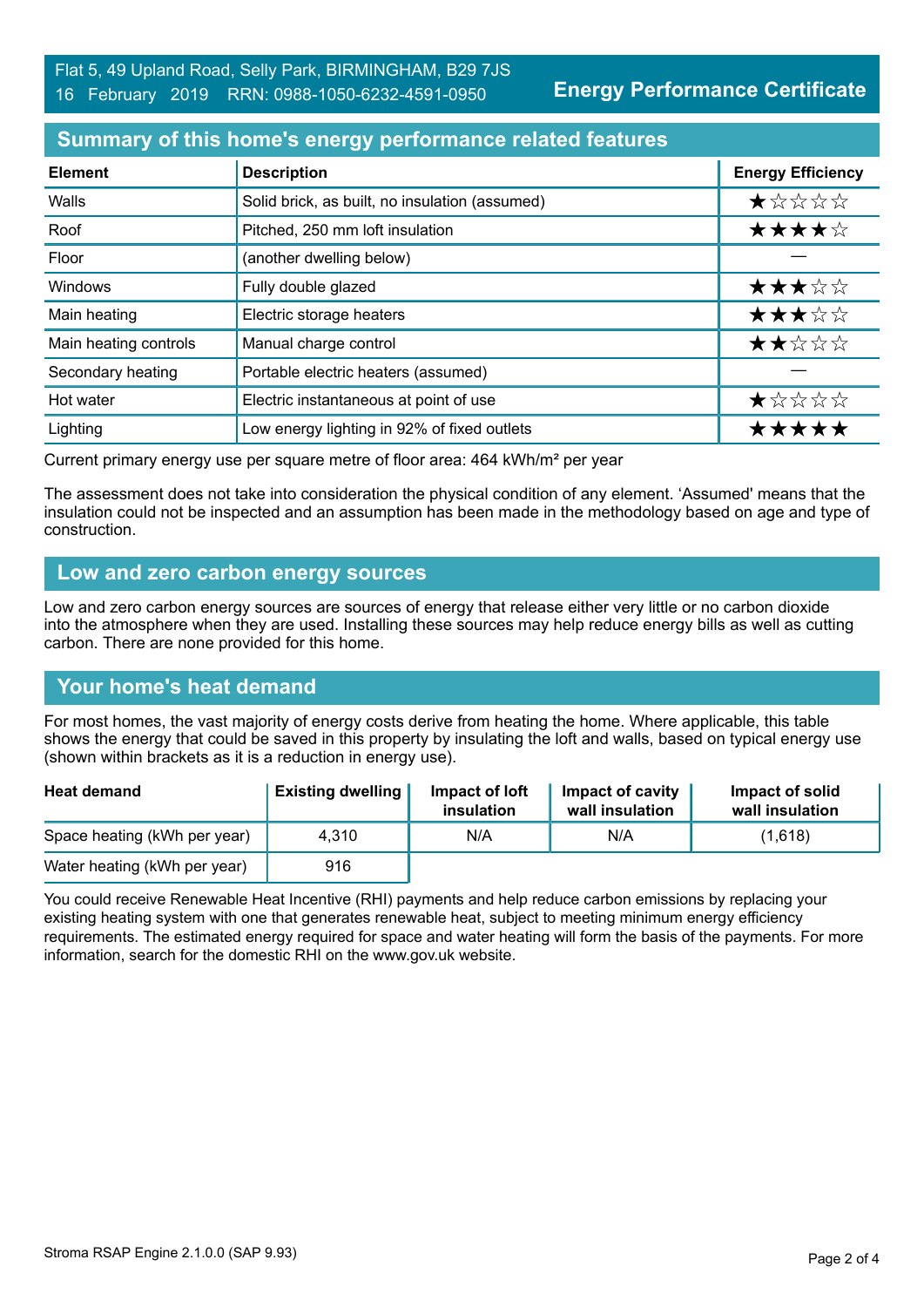#### Flat 5, 49 Upland Road, Selly Park, BIRMINGHAM, B29 7JS 16 February 2019 RRN: 0988-1050-6232-4591-0950

#### **Recommendations**

The measures below will improve the energy performance of your dwelling. The performance ratings after improvements listed below are cumulative; that is, they assume the improvements have been installed in the order that they appear in the table. To receive advice on what measures you can take to reduce your energy bills, visit www.simpleenergyadvice.org.uk or call freephone 0800 444202. Before installing measures, you should make sure you have secured the appropriate permissions, where necessary. Such permissions might include permission from your landlord (if you are a tenant) or approval under Building Regulations for certain types of work.

| <b>Recommended measures</b>             | Indicative cost  | <b>Typical savings</b><br>per year | <b>Rating after</b><br>improvement |
|-----------------------------------------|------------------|------------------------------------|------------------------------------|
| Internal or external wall insulation    | £4,000 - £14,000 | £ 157                              | C73                                |
| Change heating to gas condensing boiler | £3,000 - £7,000  | £180                               | C78                                |

#### **Alternative measures**

There are alternative measures below which you could also consider for your home.

- **•** Biomass boiler (Exempted Appliance if in Smoke Control Area)
- **•** Air or ground source heat pump
- **•** Micro CHP

# **Financial Support and the Green Deal**

Green Deal Finance allows you to pay for some of the cost of your improvements in instalments under a Green Deal Plan (note that this is a credit agreement, but with instalments being added to the electricity bill for the property). The availability of a Green Deal Plan will depend upon your financial circumstances. There is a limit to how much Green Deal Finance can be used, which is determined by how much energy the improvements are estimated to **save** for a 'typical household'.

You may also be able to obtain support towards repairs or replacements of heating systems and/or basic insulation measures under the ECO scheme, provided that you are in receipt of qualifying benefits or tax credits. To learn more about this scheme and the rules about eligibility, visit www.simpleenergyadvice.org.uk or call freephone **0800 444202** for England and Wales.